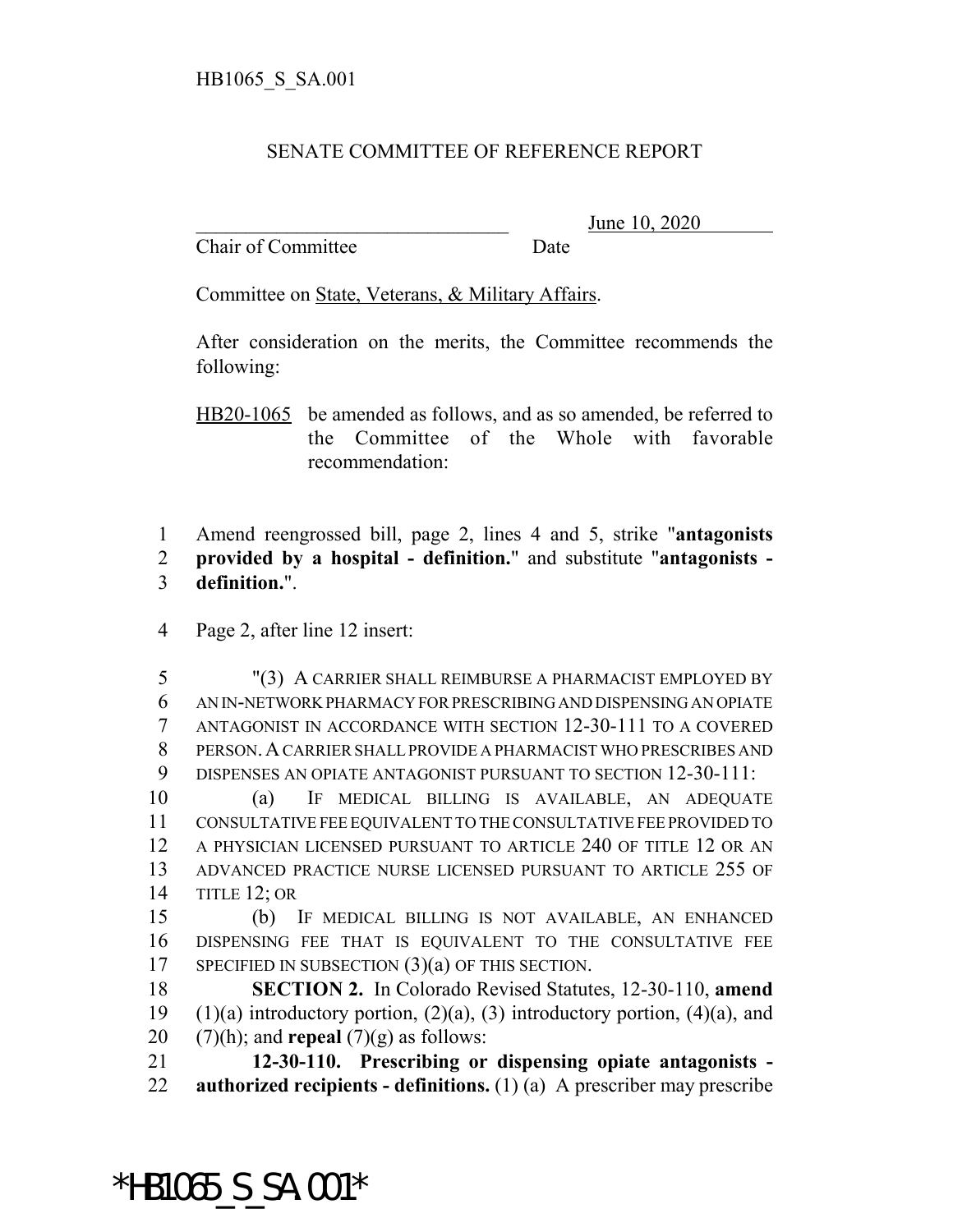or dispense, directly or in accordance with standing orders and protocols,

2 and a pharmacist may dispense, pursuant to an order or standing orders 3 and protocols, an opiate antagonist to:

4 (2) (a) A prescriber who prescribes or dispenses, or a pharmacist 5 who dispenses, DISPENSES an opiate antagonist pursuant to this section is strongly encouraged to educate persons receiving the opiate antagonist on the use of an opiate antagonist for overdose, including instruction concerning risk factors for overdose, recognizing an overdose, calling emergency medical services, rescue breathing, and administering an opiate antagonist.

 (3) Neither A prescriber described in subsection (7)(h)(I)of this 12 section nor a pharmacist engages DOES NOT ENGAGE in unprofessional 13 conduct pursuant to section 12-240-121, or 12-280-126, respectively, and 14 a prescriber described in subsection  $(7)(h)(H)$  of this section does not 15 engage in conduct that is grounds for discipline pursuant to section OR 12-255-120, RESPECTIVELY, if the prescriber issues standing orders and 17 protocols regarding opiate antagonists or prescribes or dispenses, or the 18 pharmacist dispenses, pursuant to an order or standing orders and protocols, an opiate antagonist in a good-faith effort to assist:

20 (4) (a) A prescriber or pharmacist who prescribes or dispenses an opiate antagonist in accordance with this section is not subject to civil 22 liability or criminal prosecution, as specified in sections 13-21-108.7 (4) and 18-1-712 (3), respectively.

(7) As used in this section:

 (g) "Pharmacist" means an individual licensed by the state pursuant to article 280 of this title 12 to engage in the practice of 27 pharmacy.

(h) "Prescriber" means:

 (I) A physician or physician assistant licensed pursuant to article 30 240 of this title 12;  $\sigma$ 

 (II) An advanced practice nurse, as defined in section 12-255-104 (1), with prescriptive authority pursuant to section 12-255-112; OR

 (III) A PHARMACIST LICENSED PURSUANT TO SECTION 12-280-114.".

Renumber succeeding sections accordingly.

 Page 2, lines 13 and 14, strike "**add** (1)(c)" and substitute "**amend** (3); and **add** (1)(c) and (4)".

Page 3, strike lines 1 through 11 and substitute "**opiate antagonists -**

## \*HB1065 S SA.001\*  $-2$ -